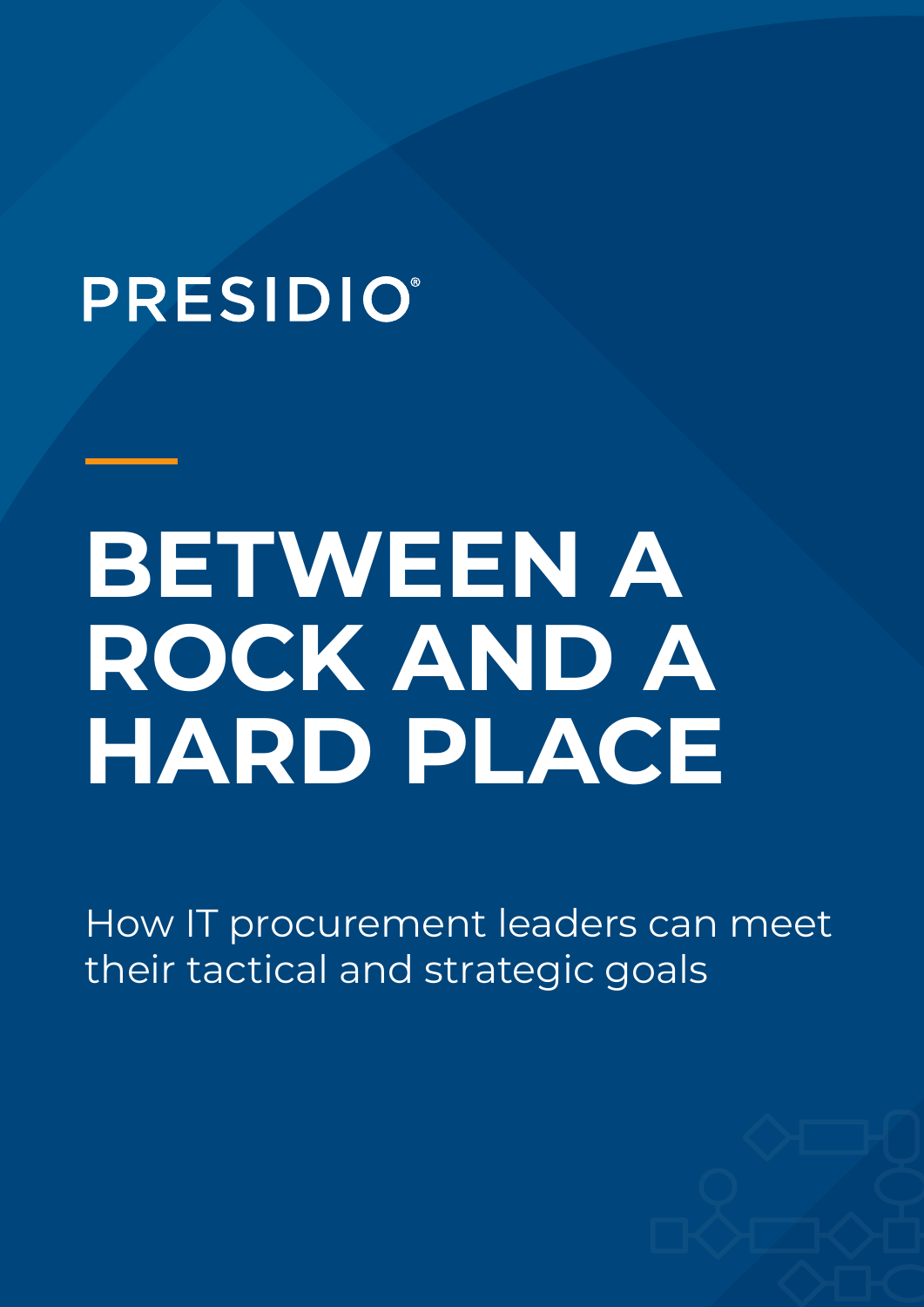Across industries, Chief Procurement Officers (CPOs) and other senior procurement staff must balance meeting their overall goals with addressing short-term tactical challenges.

Like many business units, IT procurement is looking for new ways to be seen as a strategic, value-adding component of the business. Yet at the same time, IT leaders still need to keep costs down and respond to the many tactical challenges the business throws their way.

If these challenges sound familiar to you, there are frameworks available that can make a real difference in your organization.

**In this white paper, we'll look at how forward-thinking procurement leaders can find the right balance, overcome the strategic and tactical hurdles facing them, and grow the business they serve.**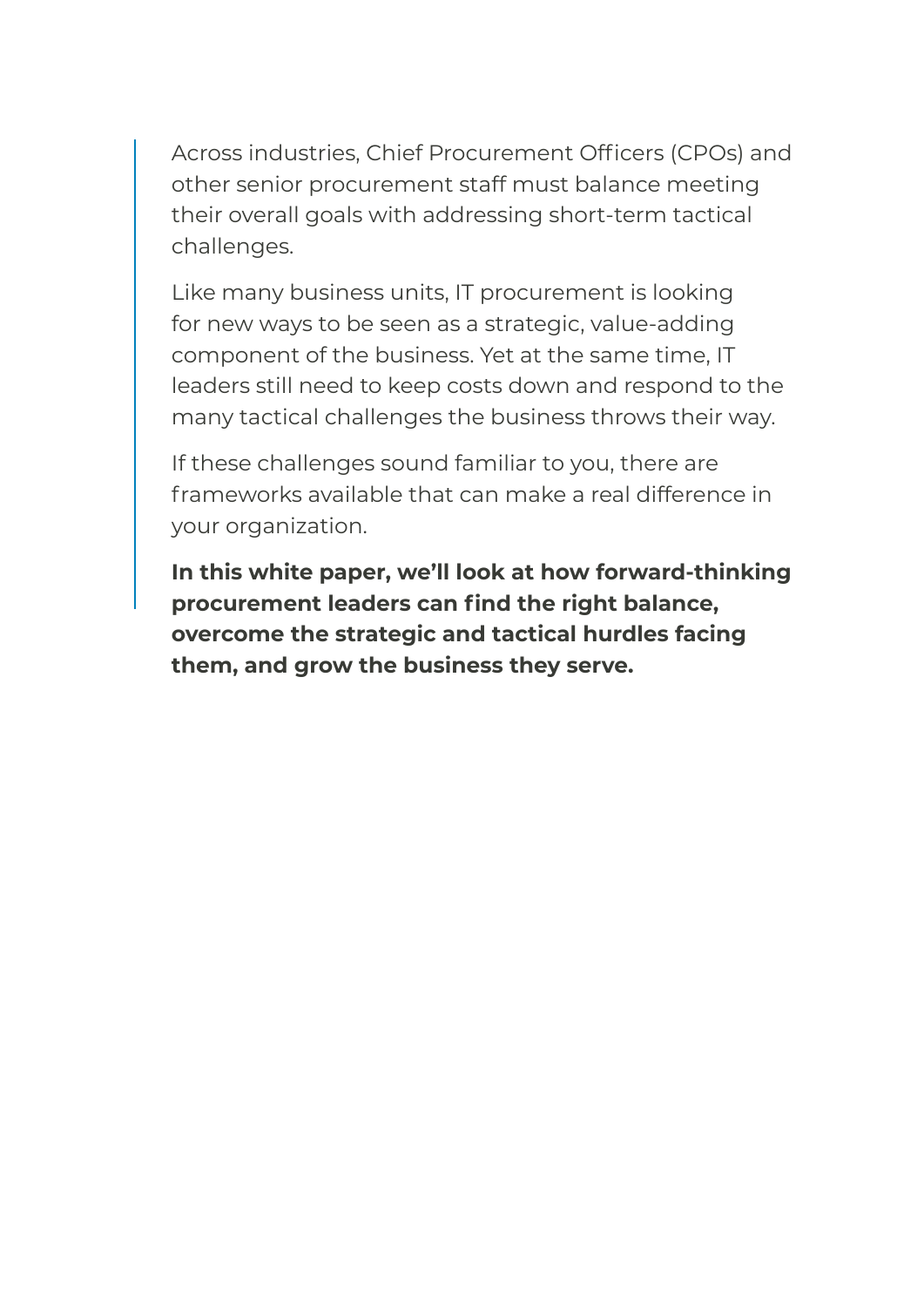### **Procurement is moving up the value chain**

New procurement tools are helping to streamline business functions, and shift resources to valueadding procurement activities. And many of these tools also provide procurement with enhanced analytics, helping them get more insights into the value each vendor provides. This can help procurement make more informed decisions about which partners to work with, and if there are any gaps in the vendor ecosystem that need to be filled.

Meanwhile, large organizations are increasingly seeing their partner and vendor network as a competitive differentiator. As the main function managing this vendor ecosystem, procurement is emerging as a business unit that can provide a competitive advantage to the wider business.

For procurement leaders that want to claim a seat in the boardroom, there's never been a better time. But this increased responsibility cuts both ways. While procurement teams have access to powerful new tools and analytics, other heads of department are well aware of these solutions and what they can offer. As such, there is an expectation that procurement can use these tools to deliver both cost savings and valuable insights on how to extract the most value from vendors.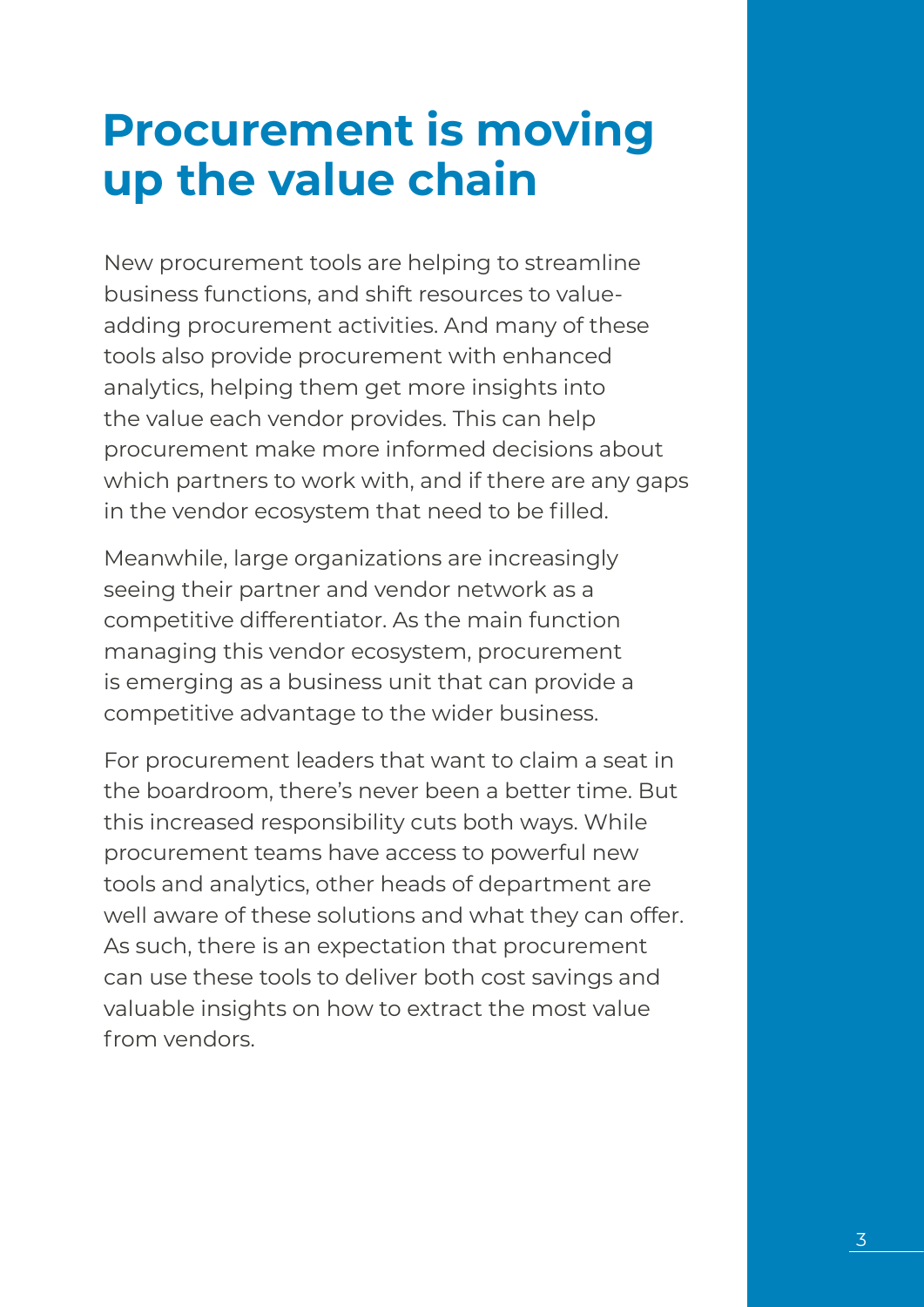### **IT procurement and your overall business**

While new analytics tools are helping procurement become increasingly strategic in general, IT procurement is in a unique position to add even more value to the business as a whole. That's because IT equipment is used by your people and in the data center.

Of course, your people need laptops, mobile devices, peripherals, and software to do their jobs. But IT procurement is also responsible for providing the data center infrastructure that allows the business to scale up operations, gain more customers, and grow.

This dual nature means getting IT procurement right can have positive effects across multiple parts of the business. For instance, getting your people the right devices can improve employee motivation, productivity and motivation. At the same time, getting the right servers, storage and network infrastructure in the data center supports all kinds of essential IT operations—from data storage, processing and analytics, to offering more reliable and better performing digital products and services to customers.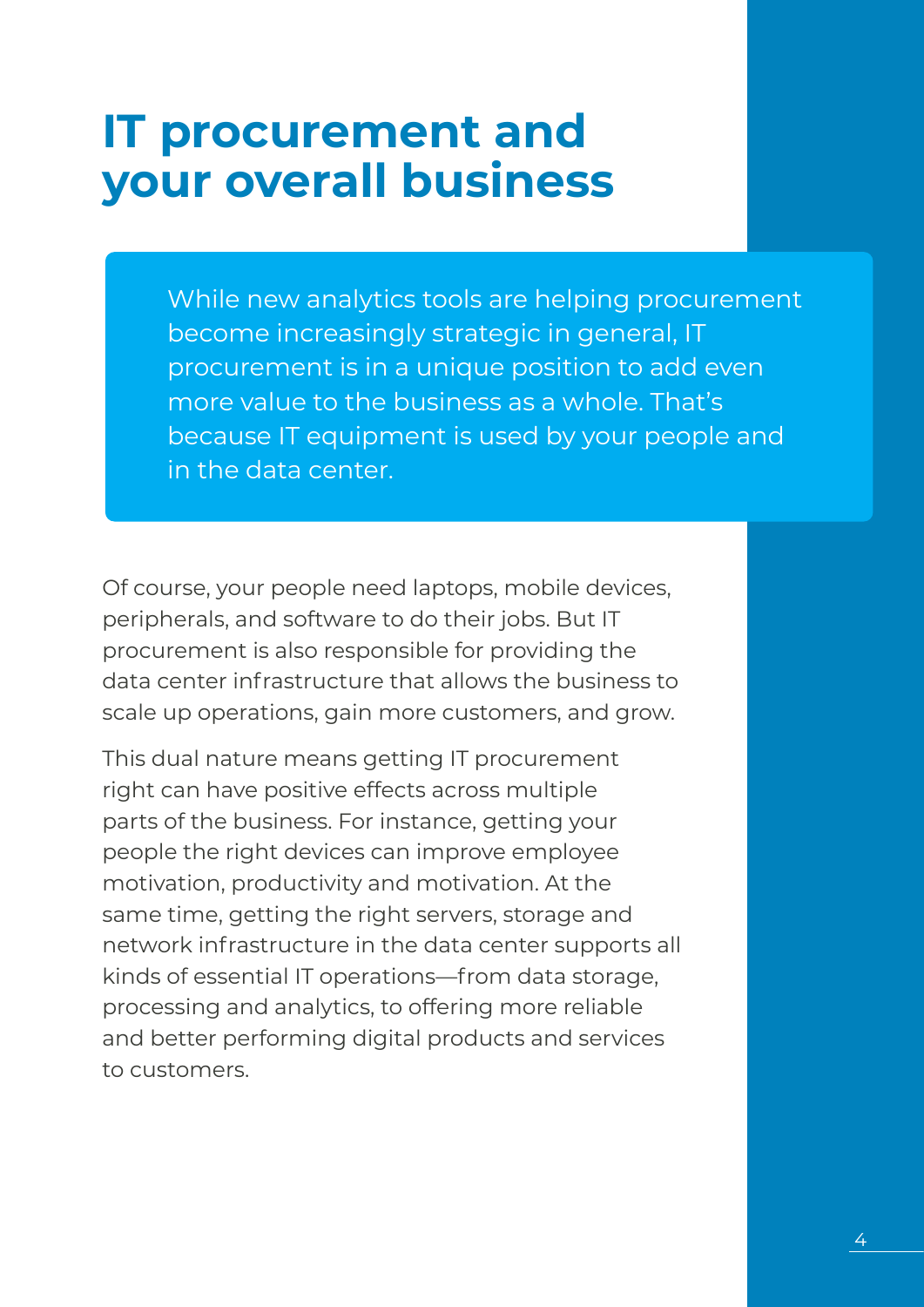### **Procurement can't compromise on traditional measures of success**

There's no doubt that IT procurement can quickly demonstrate its significant value to the board. However, you won't often have the luxury of focusing solely on big ticket, value-generating activities.

> As a business unit regularly measured on its ability to reduce costs and meet other tactical KPIs, procurement will always need to carefully balance day-to-day tactical processes with long-term business initiatives.

Yes, procurement needs to ensure processes are followed, compliance is maintained and costs stay low. But it also needs to find time to consider the long term value of individual vendors, how to get more from them, and what gaps need to be filled.

So how do you balance the tactical and strategic, and deliver overall business value while still keeping costs low and ticking all your procurement boxes?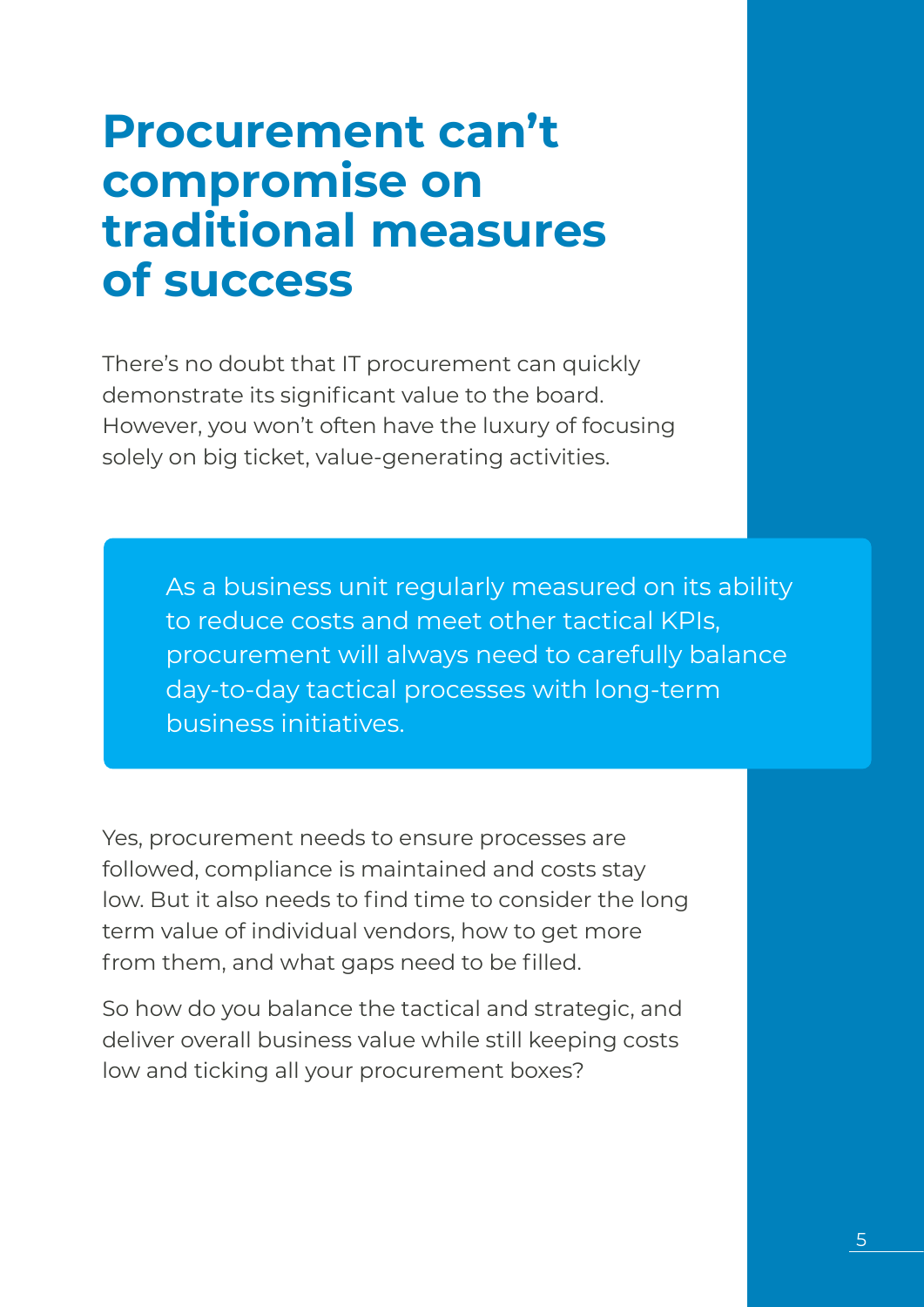### **The three components of high-value procurement**

In its recent Global Chief Procurement Officer survey, Deloitte identifies three components present in valueadding, high-impact procurement functions.

### **Value & collaboration** *<u>1</u>*<br>**Malu**

High performance procurement relies on extensive collaboration, both with suppliers and with other verticals within the business.

**A key part of this is getting advocacy from other executives. With strong executive buy-in, procurement leaders can get the resources and support needed to execute more comprehensive strategies that add value beyond basic cost-reduction.**

Collaboration has to extend outside the business as well though. High-performing procurement leaders must also create stronger relationships with key suppliers to help reduce costs, complexities, and risks throughout the supply chain.

### *<u>Talent & leadership</u>*

To execute their strategic initiatives, procurement functions need to have the right people in the right places. That includes both talent within the procurement function, as well as leaders at the top of the vertical.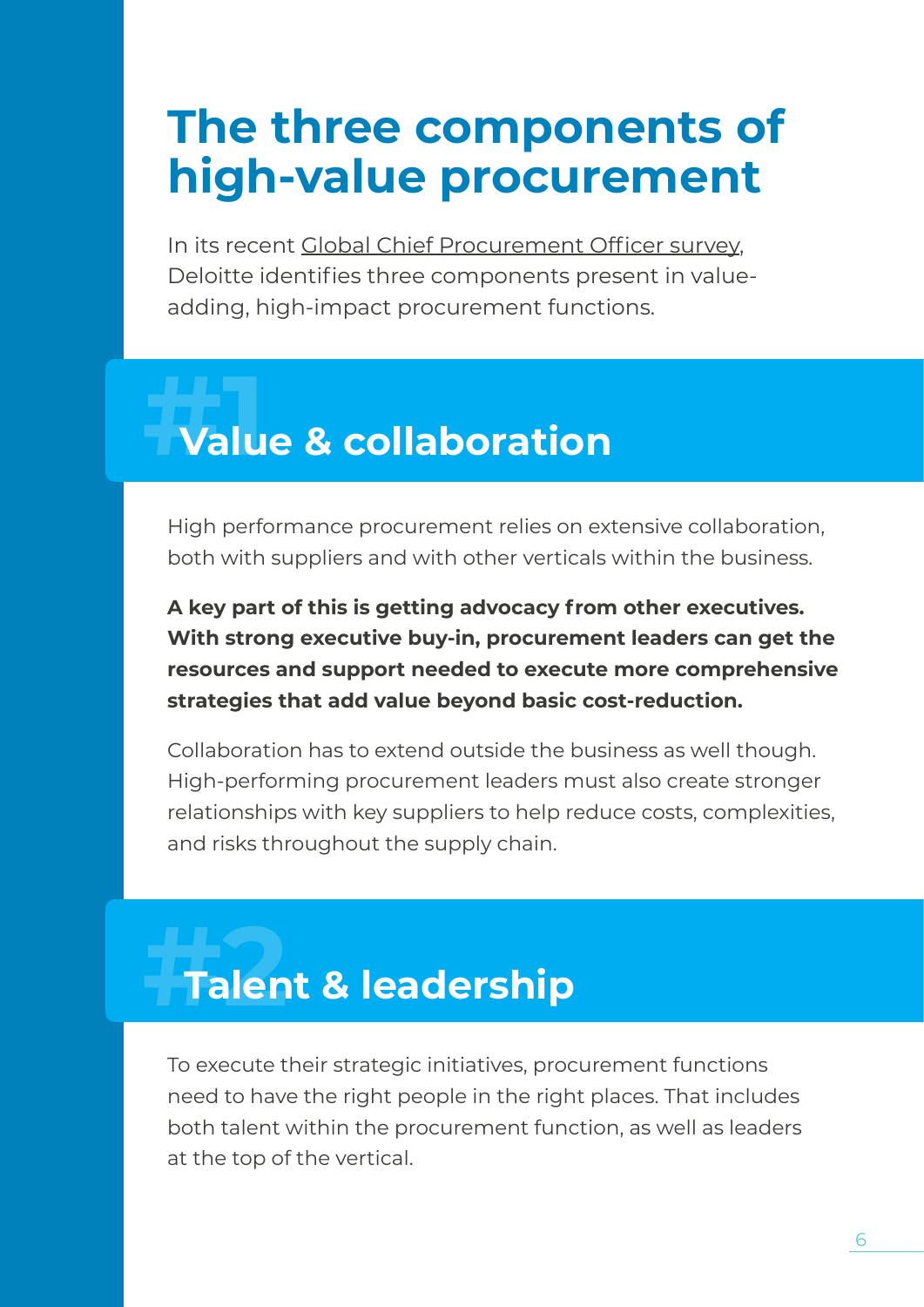**It's also important that procurement leaders have the right focus and skills. While the Deloitte survey found many procurement leaders excelled at collaboration, there was a lack of reported focus on innovation and new digital procurement initiatives.**

Similarly, reports showed that many organizations felt they lacked the talent to deliver their procurement strategy. This could be down to another finding: that organisations are spending less on their procurement talent year on year.

Only by pushing a focus on innovation from the top down, and by increasing spend on talent can procurement add maximum value to the wider business.

### *<u>Digital procurement</u>*

While many other business verticals are rapidly digitising, Deloitte reports that many procurement organisations are evolving at a slower rate with just 6% of procurement leaders saying their digital procurement strategy would help improve enterprise value.

**Deloitte recommends procurement leaders invest more heavily in digital solutions that can deliver streamlined processes and greater innovation. In particular, the analyst predicts analytics, strategic sourcing and supplier management tools, and operational procurement tools such as ordering and payment solutions will have the biggest impact on the value procurement can deliver.**

Another area Deloitte suggests procurement leaders focus on is data transparency. A key outcome of digital transformation, Deloitte sees the transparent supply chain as an important step in achieving real supply chain analytics and data-driven insights. But as with all technological innovations, leaders need to think beyond today and consider how these new solutions will scale to deliver value over the long term.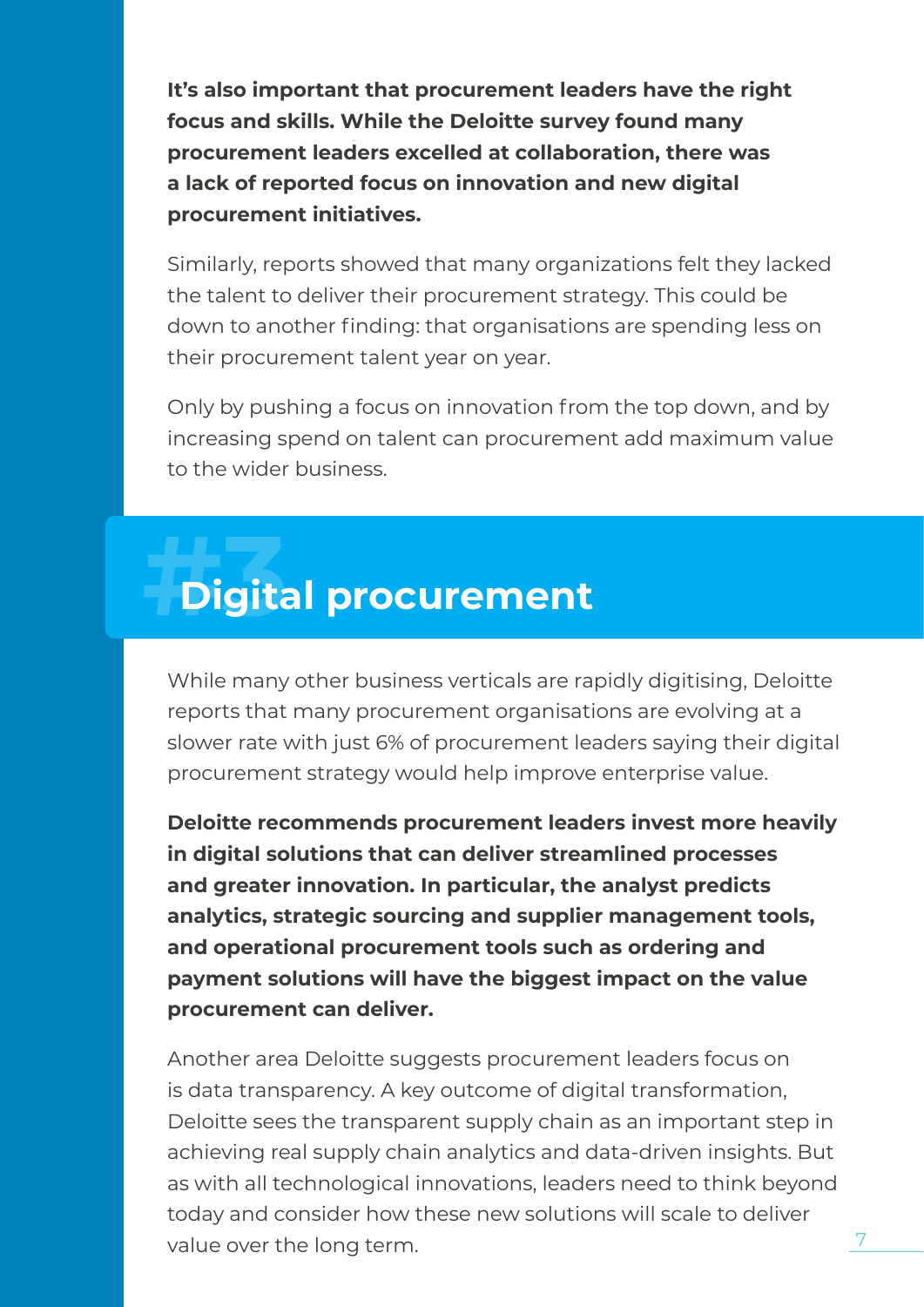### **The right procurement partner can help you meet your short & long term goals**

As a procurement leader, you may already rely on a partner to help you acquire the right IT tools at the right price. But if that's all your procurement partner does, you'll only solve your tactical challenges—and procurement could still be seen as just a cost center.

> Ideally, you want to work with an organization that can tick your cost-saving boxes, while also managing wider vendor ecosystems and relationships. That includes managing SLAs across your vendor landscape to ensure risk is kept to a minimum.

Better yet, you want to find a partner that can advise you on how to bring new vendors in to enhance your organization's capabilities. That way you can continue adding strategic value well into the future.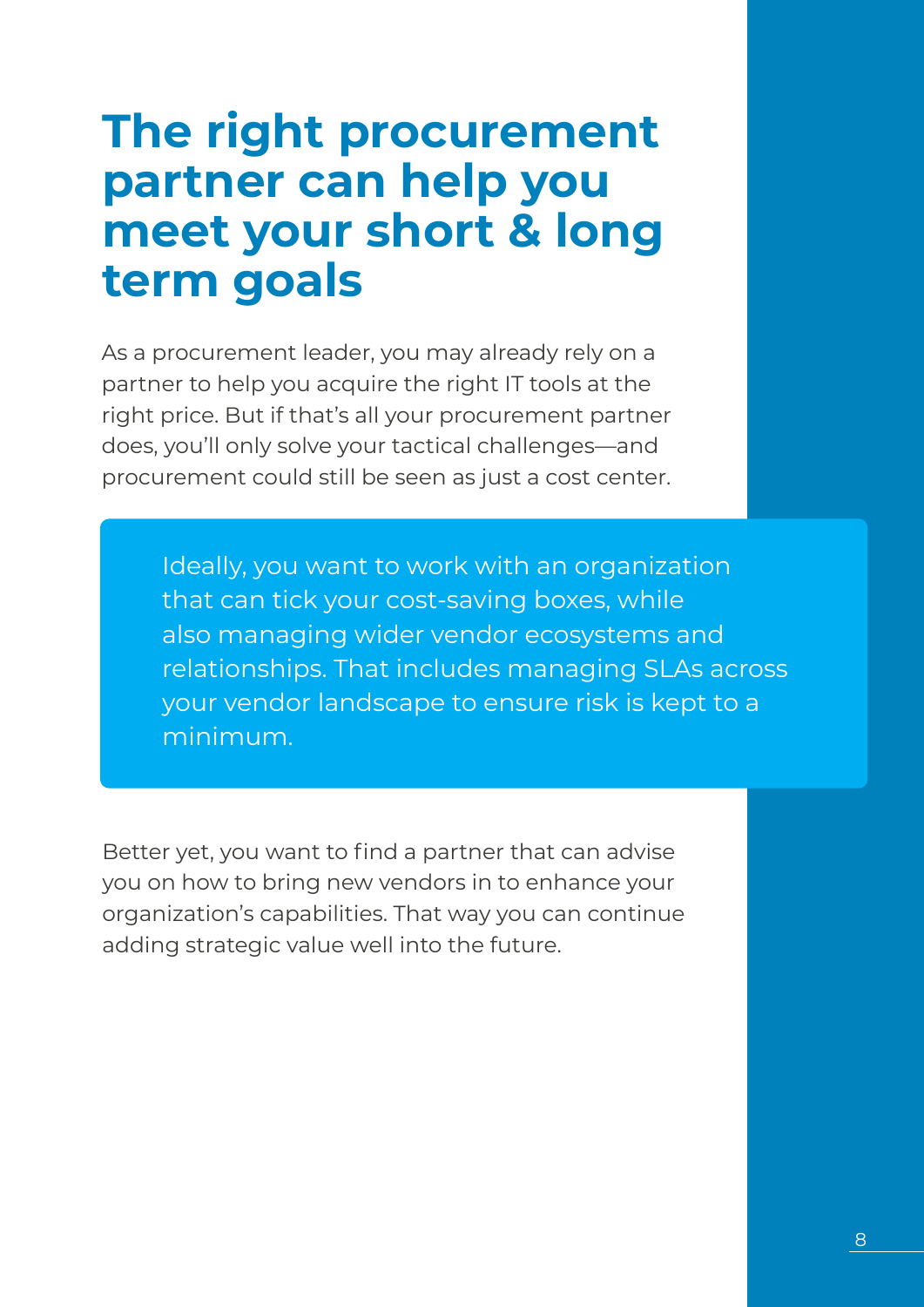### **Growth without the complexity**

**The right partner is especially important for businesses that have operations across the globe, keep a large headcount, or are planning to scale to a size where they have both. That's because, beyond a certain size, off-the-shelf IT solutions may no longer be able to meet your requirements and fit in with your unique processes.** 

For instance, your average organization may need to onboard a few dozen employees at a time. At this point, manual procurement and device configuration are still viable. But if your business is suddenly bringing hundreds of new hires on board at a time, you need a completely new approach to procurement and device configuration—one that demands a smooth supply chain, procurement, and IT setup process. At that point, it's no longer just procurement's job. It requires input from many different business units.

Likewise, while an ERP solution might work fine out of the box for a small or mid-sized company, larger, geographically spread enterprises will likely need to customize their solutions to work within their unique business processes. But at this point, getting an ERP solution goes beyond a procurement job into a task that needs IT to make extensive customizations as well.

Once your organization reaches a size where it encounters these issues, procurement will suddenly have its hands full coordinating with other business units, logistics partners, and suppliers to fulfill complex sourcing challenges. Having the right partner on hand means you can focus fully on solving these challenges, knowing that your partner is taking care of the day-to-day procurement. 9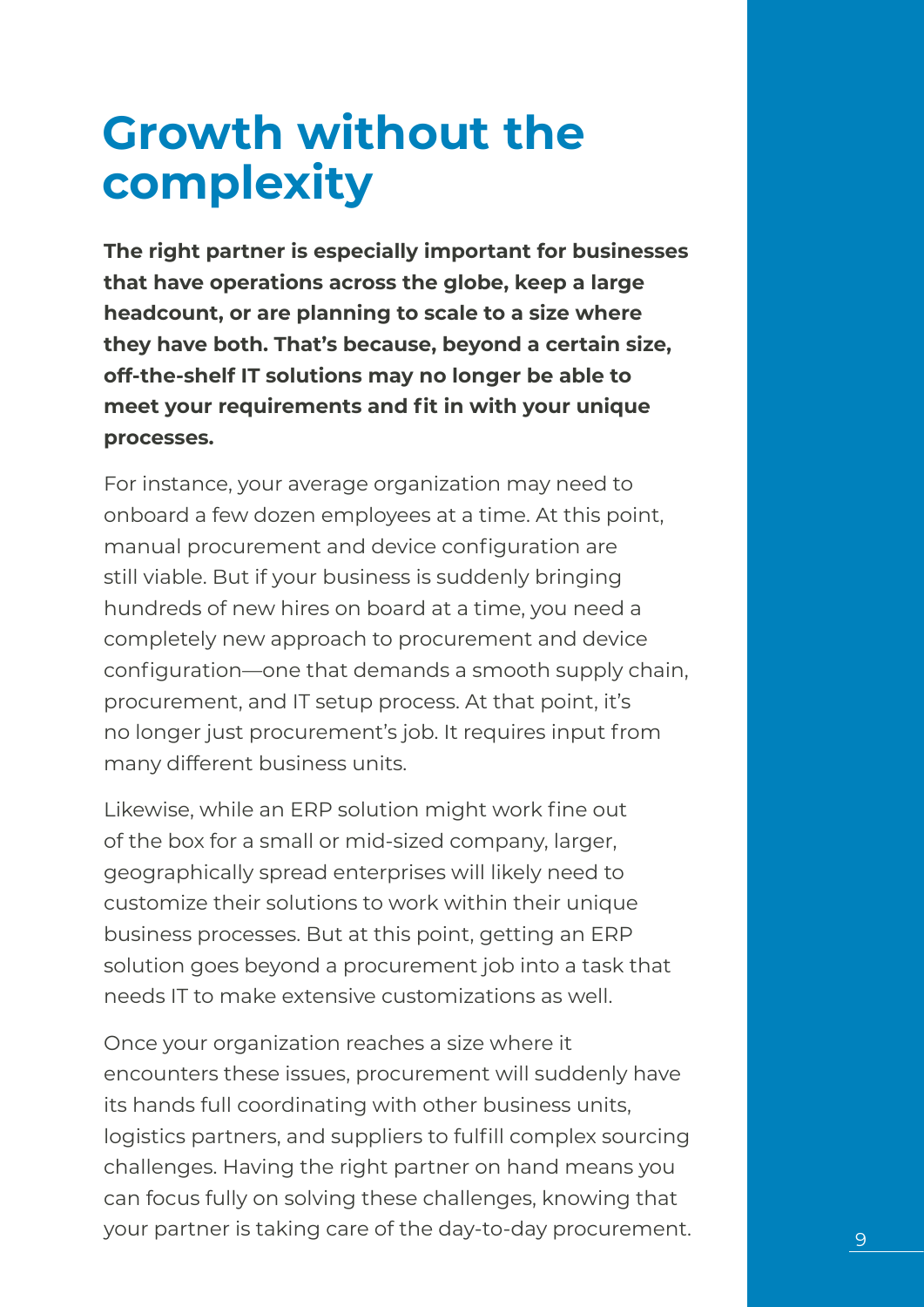### **Find a partner with an eye on the future**

Many procurement partners will be able to address your current challenges. They can find the right kit, at the right price, while keeping risk low. But there are plenty of future challenges an experienced, skilled provider can help you address.

For instance, as tech-savvy millennials and generation Z begin to make up much of the workforce, can you provide the devices and applications they're looking for?

> If you can't offer your people the mobile devices, virtual desktops, and remote working applications they expect to work on, you'll struggle to attract new talent. And you could even lose your existing staff to workplaces that offer the latest devices.

Similarly, as the data center landscape evolves, you want a partner that can talk you through the many options available, and help you decide which is the best fit for your business.

What technologies will help you deploy a multi-cloud or hybrid cloud approach? Do you want to start virtualizing more data center components? Which cloud providers will offer the lowest TCO over the long term—and which will integrate best with existing IT systems?

A truly strategic partner should be able to answer these questions for you and should be able to give you a choice for how you develop your procurement strategy—without locking you in to a single vendor.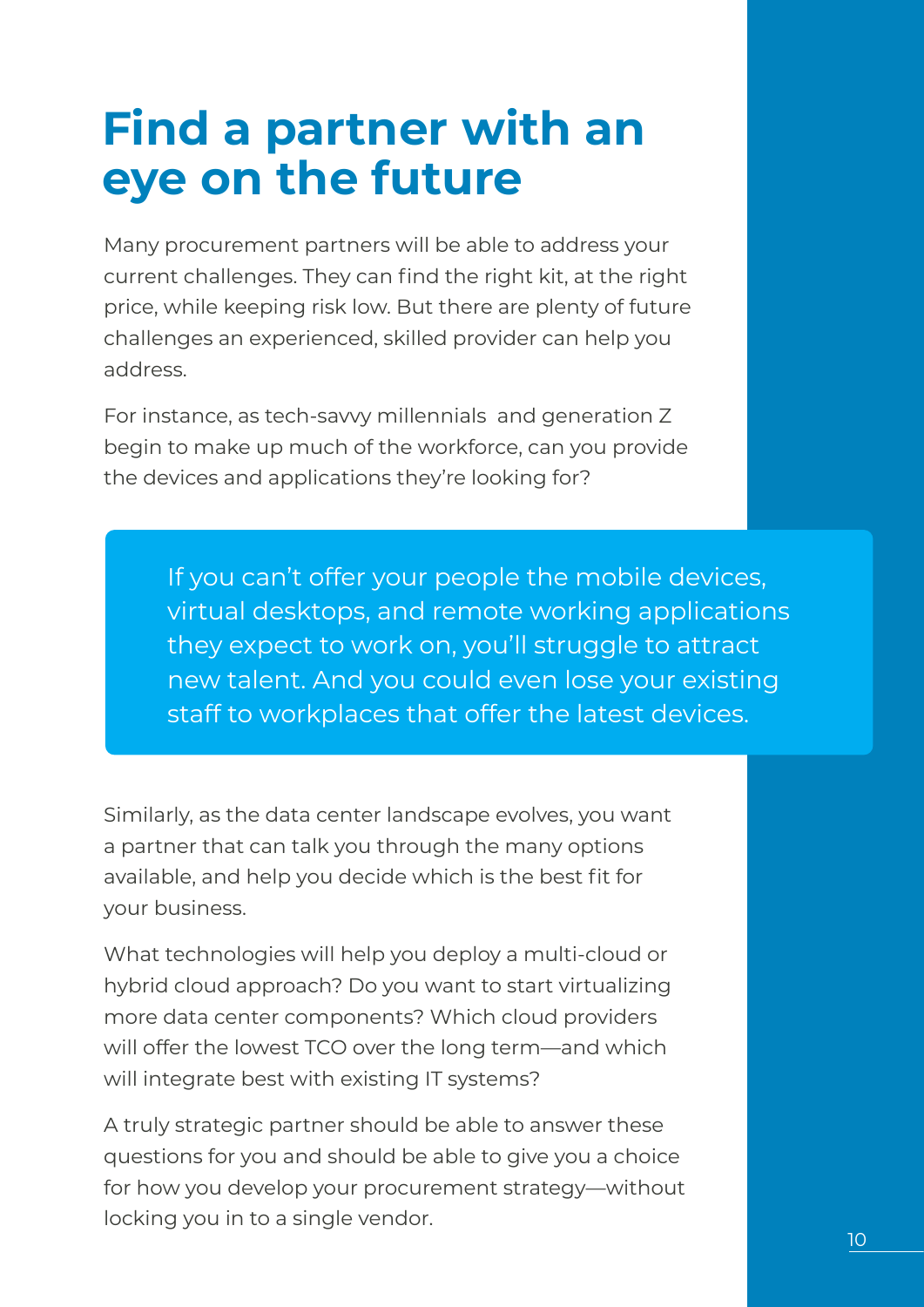### **We understand the dilemma facing modern CPOs**

At Presidio we help multinational companies such as Dropbox, HubSpot, Indeed and WeWork with their IT procurement. These global companies have partnered with us to set up their operations in Europe, pursue expansion plans, and invest in transformative technology.

Over the years, we've come to understand the strategic and tactical challenges facing CPOs, and we have the capabilities to solve them Whether your business is ready to expand into new markets or wants to build a tight ecosystem of value-added vendors, we can help achieve your overall business goals.

*"Presidio is my preferred global IT procurement partner. Fifteen years ago, when leading the IT procurement business for Google and setting up their HQ in Dublin, I met Presidio. I have since moved on and worked with a number of global companies including Facebook and Dropbox, and I always bring in Presidio to source and manage our corporate IT, data centre, and networking requirements"* **a**<br>**1**<br>**1**<br>**1**<br>**1**<br><br>**1**<br><br> **1**<br>

Michele Sordal, Independent Global Procurement Consultant

Presidio can help you:

- Get the right IT solutions for less, while keeping risk low
- Expand into new territories globally
- Seamlessly manage a vast vendor ecosystem—including all SLAs
- Look to the future and assess what new IT approaches will best support your business

With Presidio, you can prove the strategic value procurement delivers to the business, while still meeting your KPIs around tactical costs and risks.